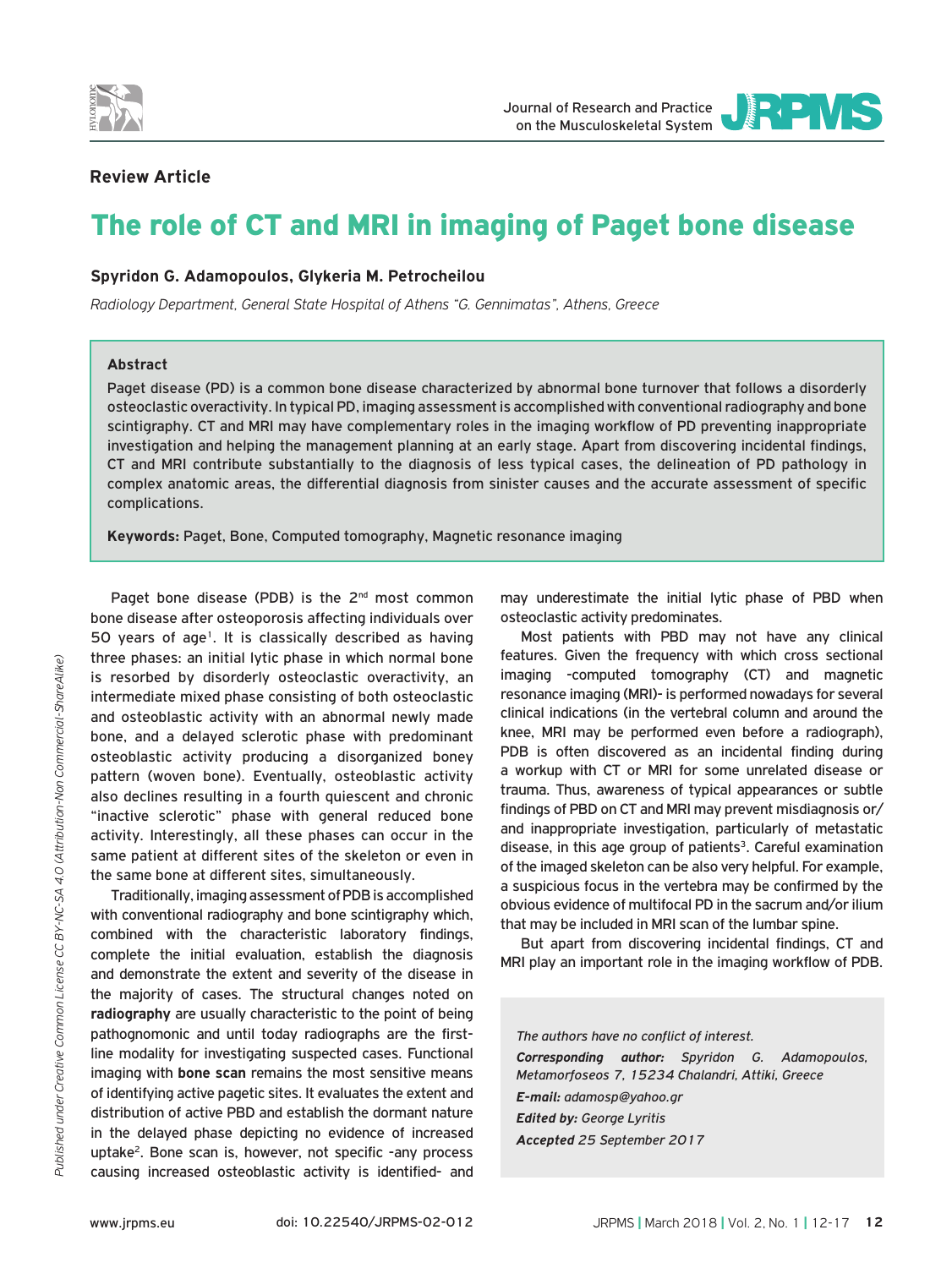To support this thesis a literature search was conducted in PubMed from 1970 until today.

**Computed tomography (CT)** gives superior detail of the cortical and trabecular bone owing to the higher contrast resolution, the feasibility of "bone window" setting and the cross-sectional display. In a recent review, Theodorou et al4 reported that CT is particularly suited to showing trabecular coarsening, cortical thickening, osseous expansion and osteolysis facilitating the depiction of plain radiographic pagetic bone abnormalities<sup>2</sup>. The fine evaluation of bone texture in the spine allows, for example, the differentiation from other conditions, such as vertebral hemangioma and to some extent, metastatic disease and lymphoma<sup>5</sup>. The exquisite anatomical bony details can be improved by high resolution technique (e.g. in temporal bone). In addition, CT permits a three-dimensional assessment of complex bone structures and gives valuable information about marrow attenuation and soft tissues.

**Magnetic resonance imaging (MRI)** is less useful for imaging cortical and trabecular bone which are primarily affected by PBD but gives an excellent depiction of bone marrow and soft tissues. In pagetic bone various alterations can occur in the marrow such as increased vascularity, residual hematopoiesis, fibrosis and fatty marrow replacement, resulting in a wide range of possible MRI signal variations6,7. A *completely normal MRI signal* may be seen when there is no change in the intervening marrow at the microscopic level. *Increased fat signal* may be depicted (a) in the early lytic phase, due to the osteoclastic resorption of the trabecular bone and the proportionately higher fat content in the marrow, and (b) in delayed phases of PBD when there is repopulation of the marrow with fat. A *heterogeneous signal intensity appearance in both T1- and T2-weighted sequences* with reduced fat signal and increased water signal is seen in the mixed phase of PBD as reactive changes in the marrow make it more vascular and the intervening osteoid is more active and cellular. In this phase the cortex may also show slight increased signal compared with the cortex in the adjacent normal bone. A signal reduction on all MRI sequences is seen in the sclerotic and delayed dormant phase, due to the disproportionately increased signal contribution from the trabecular thickening and coarsening compared with the fatty marrow, to the reduced water content in the tissues and to some marrow fibrosis.

## Complex anatomic areas with overlapping structures and/or complex bony anatomy

PDB can affect any bone in the body, with the most common sites of involvement to be the pelvis (30-75%), the spine (29-57%)<sup>5,8</sup>, the sacrum (30-60%) and the skull (25-65%)9. In the peripheral skeleton, radiographs have a very high sensitivity and specificity in the depiction of PBD, being the mainstay of imaging. However, in anatomic areas with overlapping structures, obtaining good images -especially in obese patients- is difficult and bony details may not be

readily appreciated on radiographs alone<sup>10</sup>. Similarly, in bones with complex anatomy such as the skull (i.e. facial bones, skull base, neural foramina, middle ear), the spine (i.e. arc or laminae lesions) and the pelvis, the bony details may not be sufficiently depicted. In fact, in sites where findings in radiography can be obscured by overlapping structures or complex bony anatomy, the disparity reported in diagnostic sensitivity for PBD between bone scintigraphy and radiography is especially noticeable<sup>4</sup>. Thus, CT and MRI are often necessary to demonstrate the classic features of PBD in axial skeleton and distinguish it from other diseases $11$ .

For example, a very important consideration when assessing for spine PBD is the vertebral body expansion. PBD causes an increase in the anteroposterior and the lateral dimensions of the vertebral body but cannot cause an increase in the vertebral height. Cross sectional imaging may help delineate these subtle differences<sup>5</sup>. Another highly suggestive finding of PBD, even when non-specific vertebral body changes are found, is the visualization of concomitant spinous process involvement. For example, an "ivory vertebra" is a diffusely sclerotic vertebra due to trabecular and cortical bone apposition that needs to be differentiated from metastases, osteosarcoma, lymphoma and carcinoid. The depiction of the spinous process by cross sectional imaging is very helpful because isolated involvement of the neural arch or the vertebral body is very rare in PBD<sup>5,11</sup>.

## Early lytic phase

The early lytic phase is considered to be the rarest clinical manifestation of PBD. Dell'Atti et al<sup>8</sup> explained that this pagetic form is most often seen radiographically in bones with a low trabecular-to-cortex ratio (i.e. skull vault, femur, humerus) by a clear leading edge at the interface with normal bone, but cannot usually be detected in bones with a high trabecularto-cortex ratio (i.e. vertebra, sacrum, pelvis). Scintigraphy may also underestimate the early purely lytic phase because osteoclastic activity predominates and no increased uptake is seen (in scintigraphy the radioisotope used, being a diphosponate, is a marker of osteoblastic activity only $12$ . On contrary to radiography and bone scan, CT may depict subtle loss of normal trabeculae and subtle cortical resorption2.

## Atypical cases or monostotic form

Many diagnostic difficulties are encountered in atypical cases or monostotic form of PBD, especially when the levels of serum total alkaline phosphatase are also within the reference range. This problem is quite often given that PDB can be monostotic in up to 50% of cases $13$ .

#### *a. Focal osteolysis*

Focal significant osteolysis can occasionally occur in an area affected by PBD, in the lytic phase as a monostotic form, or in advanced PBD due to metastases, malignant disease, or immobilization. An advancing zone of rarefaction,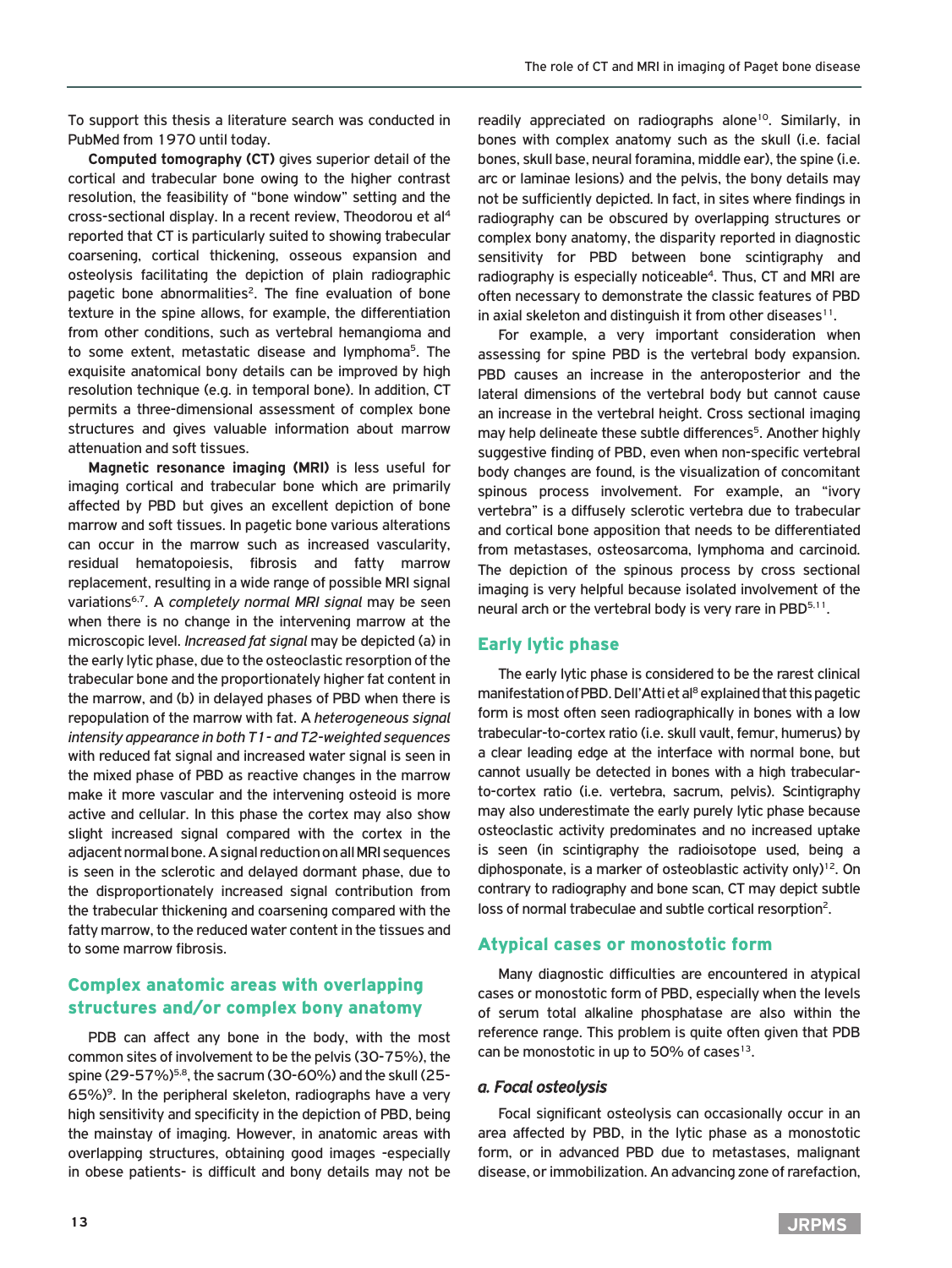often incidentally found, is difficult to be evaluated only by radiographs and bone scan, especially when PBD is monostotic<sup>14</sup>. The aggressive appearance of the entity, the often increased uptake in scintigraphy<sup>2</sup> and afflicted individuals usually being in the fifth decade of life or beyond, engender differential diagnostic problems. An unnecessary biopsy should be avoided if possible, because the risk of pathological fracture through lytic PD is high<sup>15</sup> and in these cases CT/MRI may have a certain role.

In the exceptionally rare cases of lytic PBD in vertebrae presenting on radiographs, the marked osteopenia gives a "ghost vertebra" appearance - the osteolytic process involves the vertebral body almost completely- making it indistinguishable from a malignant process with conventional imaging<sup>16,17</sup>. CT can depict the cortical thickening, the trabecular bone hypertrophy and the vertebral expansion, that along with the absence of cortical destruction and soft tissue extension may confirm the lytic phase of PBD<sup>11</sup>. Similarly, a "cystic" pattern in pelvis can be mistaken for tumor, but areas of accented trabeculae, thickening of the ileopectineal line and absence of soft tissue mass on CT scan should resolve the issue. This is also one of the very few situations where an osteolytic "lesion" on radiographs does not show the usually encountered low signal on T1-weighted sequences<sup>15</sup>. In uncomplicated by either fracture or sarcoma osteolytic PBD the bone destruction is caused by resorption and not infiltration and so fatty marrow and its corresponding MRI signal may be preserved on T1-weighted sequences. According to Saifuddin and Hassan<sup>18</sup> CT and MRI allow accurate differentiation between lytic PBD and sarcomatous degeneration in the majority of cases, by revealing normal soft tissues, lack of cortical interruption and normal areas of fatty marrow.

MRI is also valuable in the differentiation of disuse osteoporosis, a possible complication of pathologic fracture in PBD occurring particularly after immobilization. The resultant marked reduction of bone density can be focal creating an extensive "motheaten" osteolytic pattern that obscurs the tell-tale signs of PBD and mimics bone destruction by primary/secondary tumor. MRI depiction of normal fat signal in the area of osteolysis helps to exclude malignancy in the area<sup>2</sup>. In fact, there are only two pathologies that can demonstrate focal osteolysis on radiographs and preservation of fat signal on MRI, PBD and an intraosseous lipoma<sup>19</sup>.

#### *b. Aberrant radiographic presentation in the mixed phase*

In the mixed phase of PBD there are characteristics of both the incipient and the chronic (late) phase. An aberrant radiographic presentation was defined by Mirra et al<sup>14</sup> as one in which at least three of the four cardinal radiographic features are absent (1. enlargement of bone contours, 2. accentuation and coarsening of trabecular pattern along stress lines, 3. cortical thickening and 4. advancing wedge of resorption). Saifuddin and Hassan<sup>18</sup> and Vande Berg et al<sup>20</sup>

argued that correlation between MR and radiographic or CT findings facilitates the recognition of uncomplicated atypical PBD, as the mineralized and non-mineralized elements of bone can both be assessed respectively.

## Complications

Regarding follow-up, repeated imaging is usually unnecessary, unless new symptoms develop or current symptoms become significantly worse. Radiography is often sufficient for the evaluation of the type and extent of several characteristic complications and no compelling data exist to suggest that CT and MRI should be used as a substitute for radiography or as a routine screening tool (e.g. for sarcoma)<sup>21</sup>. On the other hand, CT and MRI are by far the best imaging methods for evaluating diagnostic dilemmas or certain complications, including neurologic symptoms, neoplastic degeneration, osteoarthritis and fractures in axial skeleton<sup>2,11,22</sup>.

## *Spine complications*

Spine is the second most commonly affected site in PBD and apart from fractures, osteoarthritis and neoplastic degeneration, specific complications include spinal stenosis and spondylolisthesis. In the majority of cases the evaluation of complicated PBD in vertebral column is difficult on radiographs alone.

Pagetic spinal stenosis is reported in up to 33% of patients with PBD and has been defined as compression of the spinal cord, cauda equina or spinal nerves by expanded pagetic bony tissues<sup>8,23</sup>. CT better assesses the overall bone expansion (i.e. posterior expansion of vertebral body, anterior expansion of neural arch, facet joint arthropathy, or combination) and the severity of spinal stenosis whereas MRI evaluates the degree of spinal cord and nerve root encroachment<sup>24</sup>. Note that when only MRI is used, the neural arch expansion can be confused with epidural fat ossification and the fatty marrow within an expanded posterior neural arch can be confused with epidural lipomatosis<sup>25,26</sup>. Thus, CT and MRI should be used in a complementary way.

In the pagetic spine, CT and MRI can also evaluate other compressive causes of neural element dysfunction including disk degeneration, ligament ossification, spondylolistesis, fracture retropulsion or atlantoaxial subluxation, pagetic intraspinal soft tissue, epidural fat ossification similar to ankylosing spondylitis, epidural hematoma from spontaneous bleeding and rarely pagetic sarcomatous degeneration. Occasionally neural dysfunction may result in the absence of significant stenosis by way of "arterial steal"<sup>27</sup>. The deprivation of blood supply to the spinal cord is thought to be due to arterial compression by the expanding pagetic bone or due to preferential blood flow to adjacent pagetic bone. This non-compressive neurologic dysfunction is important to be diagnosed because it can respond well to medical treatment with calcitonin28.

PBD spondylolisthesis owing to either spondylolysis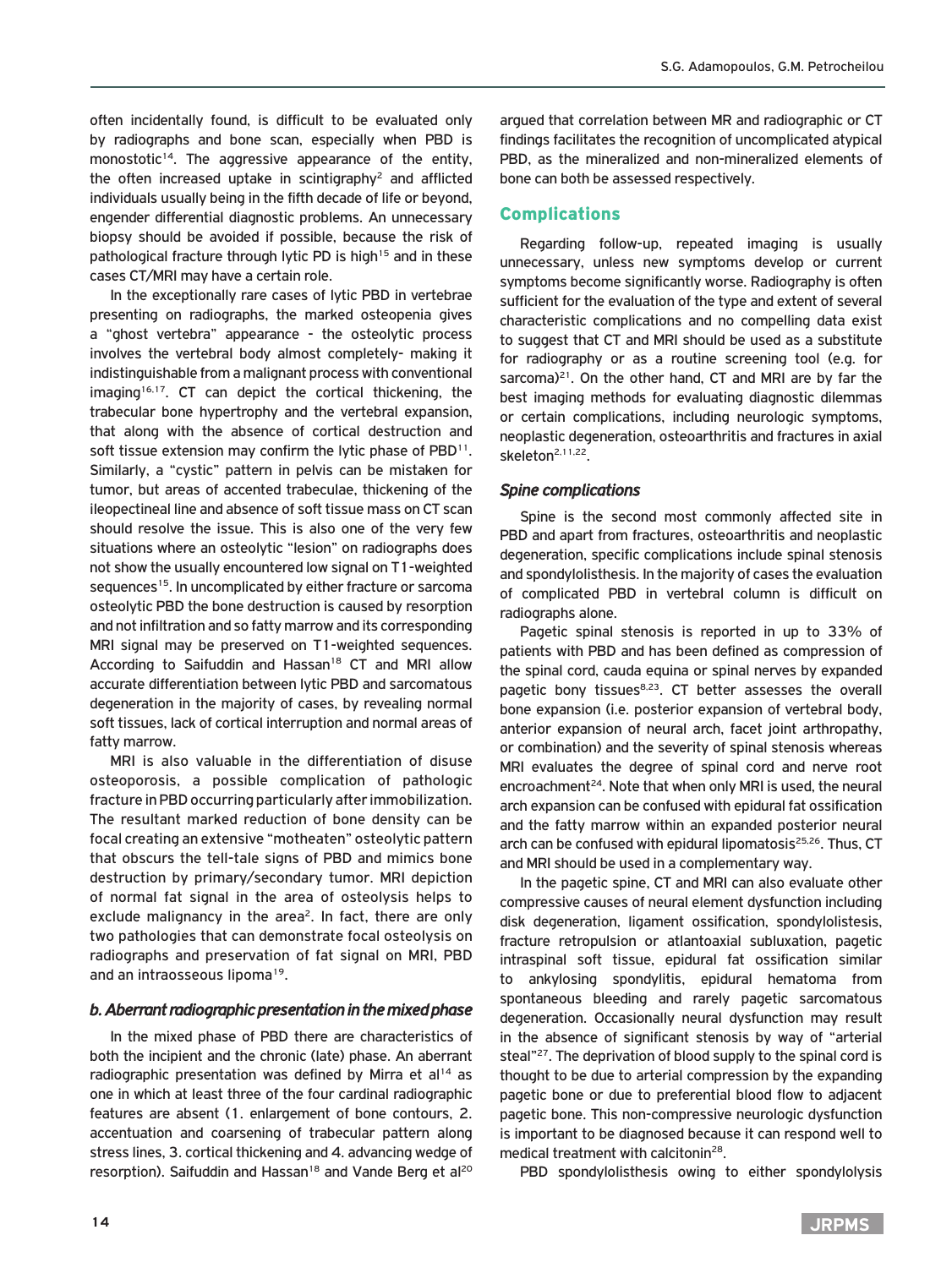(spondylolytic spondylolisthesis) or to facet OA (degenerative spondylolisthesis) can be also difficult to assess on radiographs. An expanded anterior border of pagetic vertebra may give a false positive impression of spondylolisthesis and on contrary a false negative diagnosis may be done when an enlarged pagetic vertebra has slipped anteriorly but the posterior vertebral contours seem to align normally. In these cases, CT may show the displacement of the neural arches confirming the diagnosis.

#### *Skull complications*

For patients with a skull lesion, evaluation with CT/MRI is preferred. Skull involvement usually starts at the skull base and extends onto the vault. Basilar invagination and platybasia, reported in up to 30% of patients with skull PBD, can result in lethal brainstem compression, syringomyelia or obstructive hydrocephalus<sup>14</sup>. MR is best suited for this evaluation<sup>3</sup>. Deformities and bone expansion in skull base may lead to cranial nerves' entrapment, involvement of osseous labyrinth in petrous temporal bone, and/or otosclerosis of middle ear bones. CT is the optimal imaging method for assessing skull base and high resolution technique increases the sensitivity for bone evaluation<sup>29</sup>.

#### *Osteoarthritis*

Secondary osteoarthritis (OA) is caused by altered bone structures and mechanical loading changes across the joints. Common affected sites are the hip, the knee and the spine including disk degeneration, facet joint OA and degenerative spondylolisthesis. Radiography is usually the first-line imaging modality but similarly to any other case of osteoarthritic changes, CT and especially MRI provide best evaluation of joint pathology. Particularly, MRI is indicated in cases where more detailed assessment of cartilage and internal joint structures is needed $^{22}$ .

#### *Fractures*

Pagetic bone is an abnormally remodelled bone, biomechanically weaker, with reduced ability to withstand stress and thus more prone to fracture than normal bone. Bowing of long bones, insufficiency fractures, compression fractures of the vertebral bodies and fractures of pars interarticularis in spine (spondylolysis) resulting in olisthesis are recognized PDB complications.

CT is reserved for further clarification when radiographs, the first-line method for assessing a suspected fracture, are not sufficient or show equivocal findings $^{22}$ . In spine, CT may depict pagetic features in the affected vertebra and simultaneously evaluate for spondylolysis, the latter being difficult to appreciate on radiographs or MRI due to hypertrophy and sclerosis in adjacent bony structures. MRI is the appropriate imaging method to early identify the marrow edema caused by fractures<sup>2</sup> and can confirm the benign nature of a fracture excluding malignancy.

#### *Tumor development*

Pagetic bone may undergo malignant transformation and many cases of chondrosarcoma, osteosarcoma and giant cell tumor have been described $4,30-34$ . However it is not clear if the reported cases of lymphoma and metastatic disease in pagetic bone are coincidental or related to PDB<sup>35,36</sup>. The risk of developing sarcoma in PBD ranges from <1% to >10% and increases with advancing age, longer duration and more extensive involvement of PBD<sup>37</sup>.

When malignant transformation is a diagnostic concern, CT/MRI are required for further evaluation so as to prevent diagnostic errors. Radiographic signs of malignant degeneration are similar to non pagetic bone and include osteolysis, cortical destruction, periosteal reaction, soft tissue mass and pathological fracture. Sarcomas can be difficult to diagnose on radiographs due to bone changes from underlying PBD. The appearances on bone scan may also be variable limiting the method's utility. On contrary, malignant transformation is typically quite apparent on both CT and MRI. CT is an excellent tool to demonstrate both focal cortical destruction and neoplastic soft tissue mass, while MRI can easily identify the replacement of normal fatty marrow by tumor and visualize not only a soft tissue mass but also reactive and edematous swellings $17,19$ .

If a biopsy is indicated, percutaneous biopsy with CT/ MRI guidance has been demonstrated to be safe, efficacious, cost-effective, with less morbidity than open biopsy. CT and particularly MRI help to direct the biopsy needle within the area of interest -away from necrotic or hemorrhagic regionsensuring a reliable diagnosis<sup>38</sup>.

In case of clinical suspicion and/or ominous standard radiographs, Mirra et al<sup>14</sup> based on the results of two MRI studies proposed a diagnostic "algorithm" regarding the use and planning of MRI/CT and biopsy in sarcoma detection.

As for any bone sarcoma, CT and MRI also enable accurate staging providing local and regional assessment (tumor size and extend, "skip" metastases, local node disease, neurovascular involvement). Whole-body scintigraphy and chest CT should be also performed for assessment of distant metastases $2$ .

According to Mirra et al<sup>14</sup> findings which would favor the diagnosis of combined metastatic and PBD include: (1) numerous, obvious blastic or lytic lesions in nonpagetically involved bones, i.e., those which do not reveal any of the cardinal signs of PD; and (2) the presence of two or more bones with soft tissue mass. However, oligo-ostotic, smallto moderate-sized metastatic deposits to pagetic bones are difficult, if not impossible, to distinguish from PBD alone.

#### *Soft tissue complications*

CT/MRI are also useful for the assessment of a soft tissue mass adjacent to pagetic bone. Extraskeletal hematopoiesis in the paraspinal region has the same MRI signal/density as the adjacent "intraosseous" marrow and there is usually a communication with the marrow space which confirms the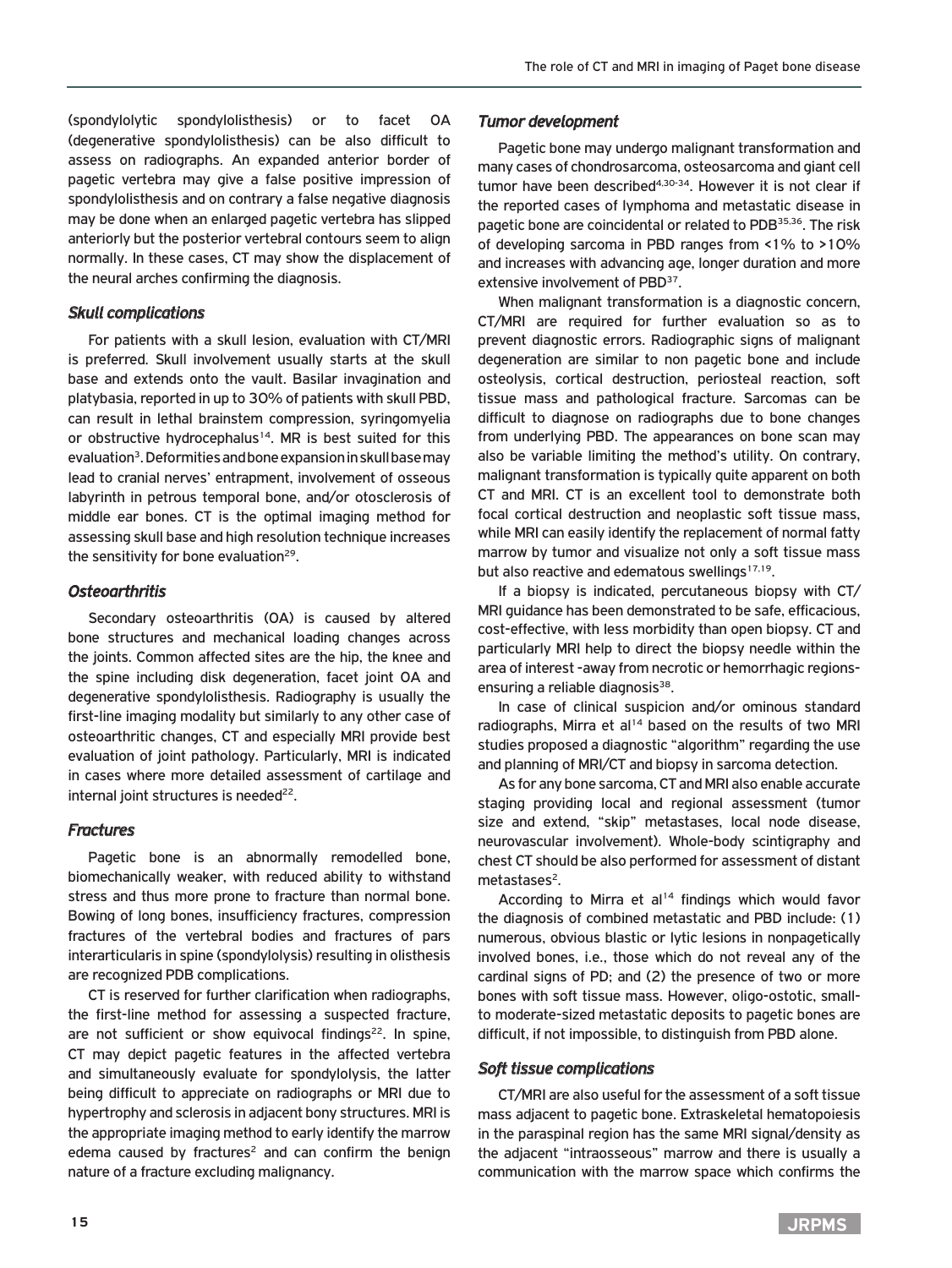diagnosis39. Unmineralized pagetic periosteal new bone formation causing a "pseudosarcomatous lesion" is another rare entity. In all the cases reported, the mass was exophytic from the bone with normal fatty marrow signal in the medullary cavity<sup>40-42</sup>. This appearance, however, can be seen in periosteal osteosarcomas and biopsy is often warranted for histological confirmation<sup>2,33,43</sup>.

Peripheral nerve entrapment such as this of the sciatic nerve between the deformed ischium and the lesser trochanter is another PBD soft tissue complication, best appreciated with MRI<sup>22</sup>.

#### Limitations

Despite their advantages, CT/MRI have their own limitations in PBD imaging. They are more expensive and time consuming methods, with high radiation exposure regarding CT and limited availability speaking for MRI. Radiologists and involved physicians should be aware of the specific technical weaknesses, as well.

CT gives excellent detail of the cortical and trabecular bone. However, subtle reduction in cortical bone density and subtle loss of trabecular bone may not be readily appreciated in the lytic phase unless a high window level and relatively narrow window width are selected.

PBD can be also overlooked on MRI. PBD is a disease that primarily affects cortical and trabecular bone whereas MRI signal is mainly derived from the marrow. Cortis et  $al^{10}$  emphasize that MRI alone may present a confusing picture, reflecting the natural course of the disease process in different phases, unless radiographs are available for comparison. When the signal on MRI in the affected bone is completely normal -no change in the intervening marrow at the microscopic level- the disease can be easily overlooked. Thus it is particularly important to be vigilant to the other subtle alterations in the involved bone including bone expansion and minor cortical thickening. Scan parameters may also influence the appearance of MR signal. In the sclerotic and delayed dormant phase the lack of signal from bone may make the hallmark features of PBD inconspicuous. Lalam et al<sup>11</sup> described that with a large voxel size and a large field of view, the affected sclerotic bone may appear rather homogeneously low in signal. However, with a smaller voxel size and a small field of view, it may be easier to identify the individual thickened trabecular structures and the intervening normal marrow as separate entities.

Apart from the modalities' weaknesses in the assessment of PBD, there are atypical cases very difficult to be diagnosed. For example, Spretcher et al<sup>44</sup> presented an unusual case of lytic PBD of the cervical spine. In active lytic phase the histologic characteristics account for the nonspecific highly variable MRI appearance that may resemble the findings in tumor or infection e.g. increased signal within the cortex or diffusely in the marrow space on fat-suppressed MR sequences<sup>2</sup>. In such a case the authors<sup>45</sup> suggested that a trial of bisphosphonate therapy might be indicated before

resorting to an invasive diagnostic procedure.

In rare instances of PBD, there may be absence of bony expansion if there is little or no periosteal bone remodeling but there may be still trabecular bone changes including patchy sclerosis<sup>45</sup>. These focal areas of reduced signal intensity in the marrow on short and long TR/TE images correlate with areas of increased bone formation, just observed on plain radiograph or CT scan. A diagnostic challenge emerges in patients with known prostatic or breast carcinoma and the differential diagnosis from sclerotic metastases is especially difficult when the abnormality occurs in sites favored by metastases such as in vertebra and in pelvis. The signal features of MRI may not be helpful in this situation because the MR signal returned by sclerotic bone lesions would be low in all MRI sequences irrespectively of the cause of sclerosis. In these cases a biopsy may be necessary to establish the diagnosis.

#### Conclusion

Different imaging modalities have specific strengths and weaknesses in the assessment of PBD and its multifaceted manifestations. Familiarity with the typical PBD appearances in CT and MRI is important given the frequency with which pagetic disease is depicted by chance in these methods<sup>4,5,11,22</sup>. In typical cases, radiographs and bone scintigraphy remain the most inexpensive imaging modalities for characterization and evaluation of the extent and severity of PBD. CT and MRI are not routinely indicated but have a significant contribution to the diagnosis of less typical cases, to the differential diagnosis from sinister causes, to the delineation of PBD pathology in complex anatomic areas and to the accurate evaluation of the type and extent of certain complications. CT and MRI have complementary roles in the imaging workflow of PBD and despite their own limitations they can contribute substantially to the prevention of inappropriate investigation and to the management planning at an early stage.

#### *References*

- Shaker JL. Paget's disease of bone: a review of epidemiology, pathophysiology and management. Ther Adv Musculoskelet Dis 2009;1(2):107-125.
- 2 Whitehouse RW. Paget's disease of bone. Semin Musculoskelet Radiol 2002;6(4):313-322.
- 3 Smith SE, Murphey MD, Motamedi K, Mulligan ME, Resnik CS, Gannon FH. Radiologic Spectrum of Paget Disease of Bone and Its Complications with Pathologic Correlation1 RadioGraphics 2002; 22:1191-1216.
- 4 Theodorou DJ, Theodorou SJ, Kakitsubata Y. Imaging of Paget disease of bone and its musculoskeletal complications: review. Am J Roentgenol 2011;196(6 Suppl):S64-75.
- 5 Dohan A, Parlier-Cuau C, Kaci R, Touraine S, Bousson V, Larédo JD. Vertebral involvement in Paget's disease: morphological classification of CT and MR appearances. Joint Bone Spine 2015; 82(1):18-24.
- 6 Roberts MC, Kressel HY, Fallon MD, Zlatkin MB, Dalinka MK. Paget disease: MR imaging findings. Radiology 1989;173(2):341-345.